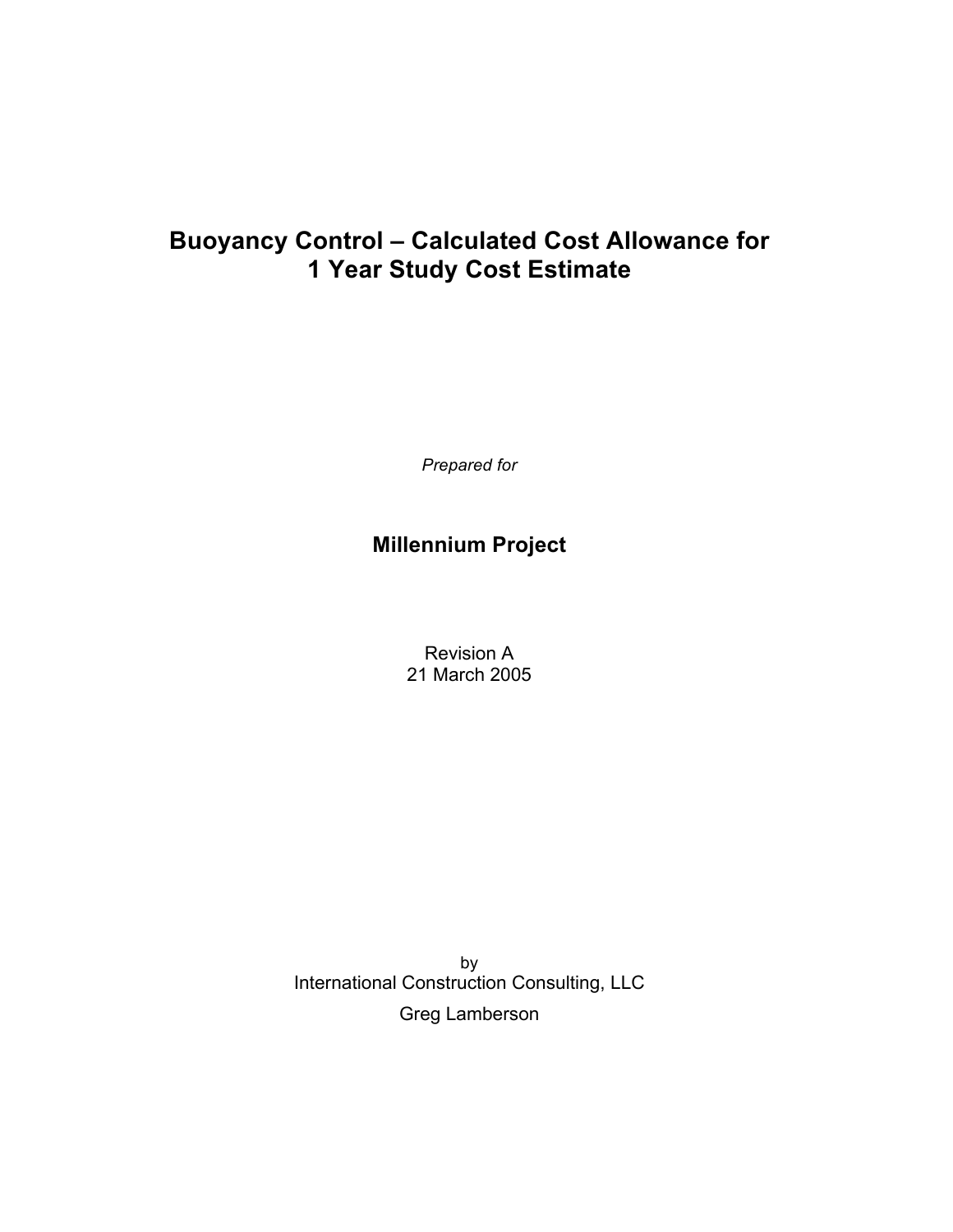### **Record of Revisions**

|            |             |                                      | Prepared | <b>Checked</b> | <b>Client</b> | Approved |
|------------|-------------|--------------------------------------|----------|----------------|---------------|----------|
| <b>Rev</b> | <b>Date</b> | <b>Description</b>                   | By       | By             | <b>Accept</b> | By       |
| A          | 21 Mar 05   | <b>Buoyancy Control Study Report</b> | FGL      |                |               |          |
|            |             |                                      |          |                |               |          |
|            |             |                                      |          |                |               |          |
|            |             |                                      |          |                |               |          |
|            |             |                                      |          |                |               |          |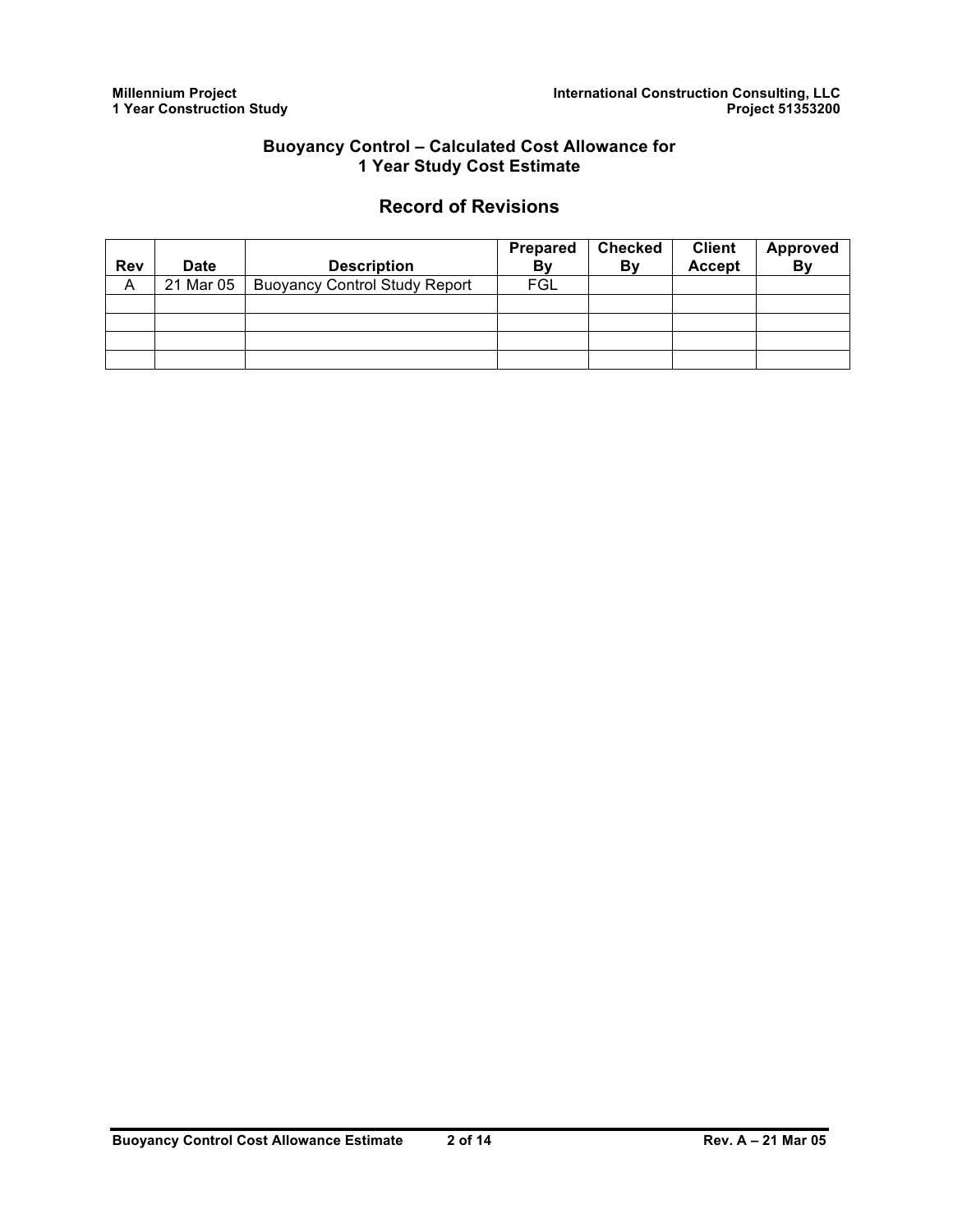### **Table of Contents**

| 1.0  |  |
|------|--|
| 1.1. |  |
| 1.2. |  |
| 1.3. |  |
| 1.4. |  |
| 2.0  |  |
| 3.0  |  |
| 3.1. |  |
| 3.2. |  |
| 4.0  |  |
|      |  |
|      |  |
|      |  |
|      |  |
|      |  |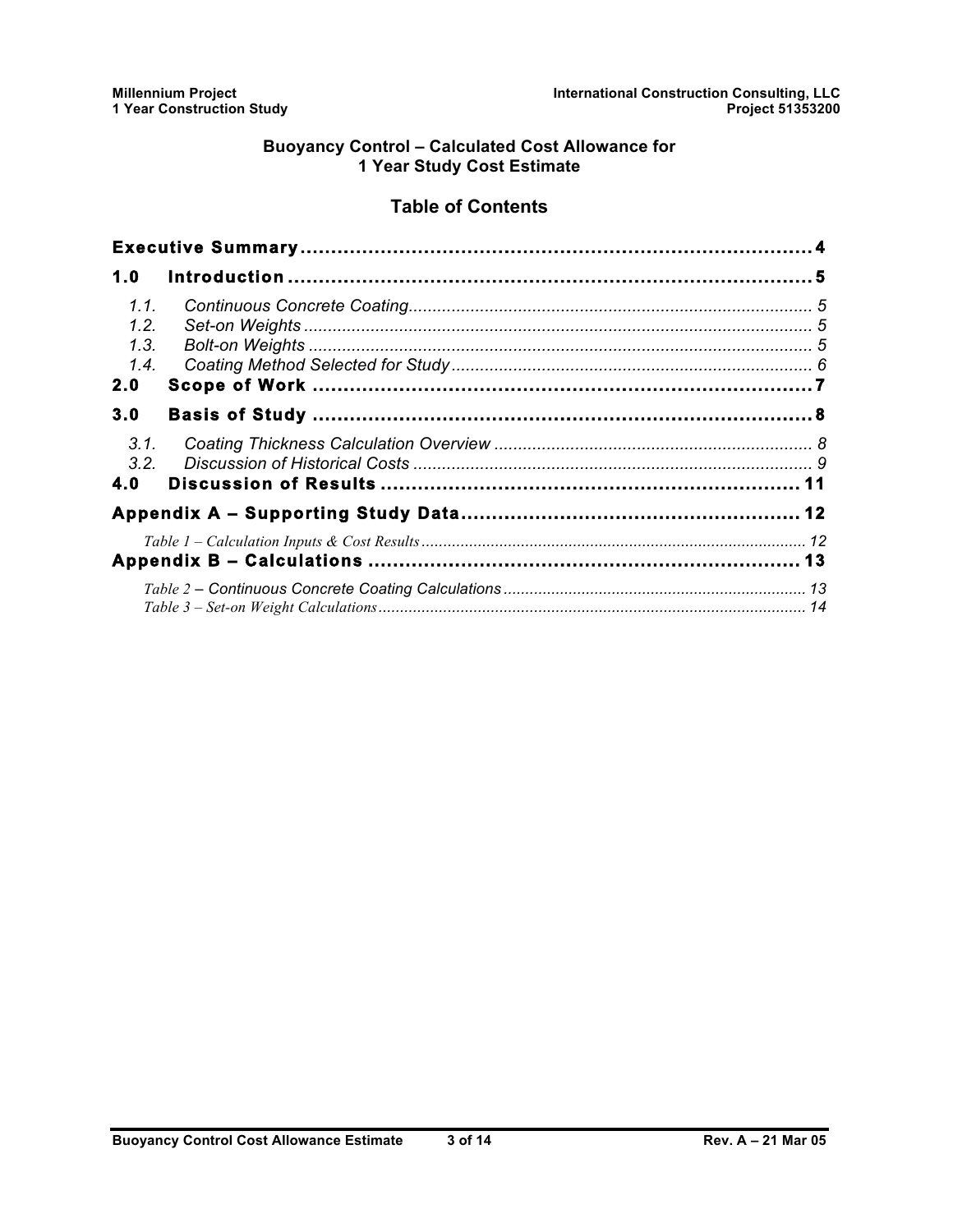### **Executive Summary**

This Study addresses the assumptions and cost of buoyancy control for the Millennium Project pipeline sections. A closed pipe of the size and weight that will be utilized in this system has a potential to float relative to the weight of the material in which it is buried. This potential must be mitigated by the addition of weight attached to the pipe or by some other mechanical means of holding the pipe in place such as concrete coating, set-on weights or screw anchors.

Based on discussions with the WEI Project Team assigned to the Millennium project, this study addresses and quantifies only two types of buoyancy control at this time, continuous concrete coating and set-on concrete weights. Though screw anchors may be used successfully in some areas it will not be known until soil samples are taken.

The total length of the pipeline that will require buoyancy control are based on the "*Millennium Pipeline Project Specific Construction Alignment Sheet Notes, Revised*  10/31/03, Table W: Wetlands" and is estimated to be 137,133 feet<sup>1</sup>.

It is expected that densities of the soil along the route expressed as specific gravity will fall roughly into three categories:

- 1.15 for small streams and non-turbulent bodies of water
- 1.20 for marshes and wetlands, and
- 1.25 for erodible streams and major rivers

For the purposes of this Study, a specific gravity of 1.20 has been selected and used for calculating the amounts of continuous concrete coating as well as the spacing requirements for set-on weights. These densities should be confirmed by a field geotechnical study. Adjustments in concrete coating thickness and set-on weight spacing can be made at that time.

The amount of concrete required is expressed in two ways, thickness in inches of 165 pound per cubic foot continuous coating and pounds per foot for set-on weight spacing. The continuous concrete coating requirement has been calculated at 3.5" and 232 pounds per foot for set-on weights, based on pipe weight and assumed soil density.

Table 1 in Appendix A quantifies the continuous concrete thickness and set-on weight and spacing for the pipe to be used in this system based on the assumed specific gravity. Tables 2 and 3 in Appendix B contain the detailed calculations for the buoyancy control data, including thickness of concrete coating and size and spacing of set-on weights that are fed into Table 1.

The total recommended cost allowance to be included into the 1 Year Cost Study is \$3,057,000. Details of this cost basis are contained in Table 1 of Appendix A.

 <sup>1</sup> Includes a 10% allowance for field environmental additions/modifications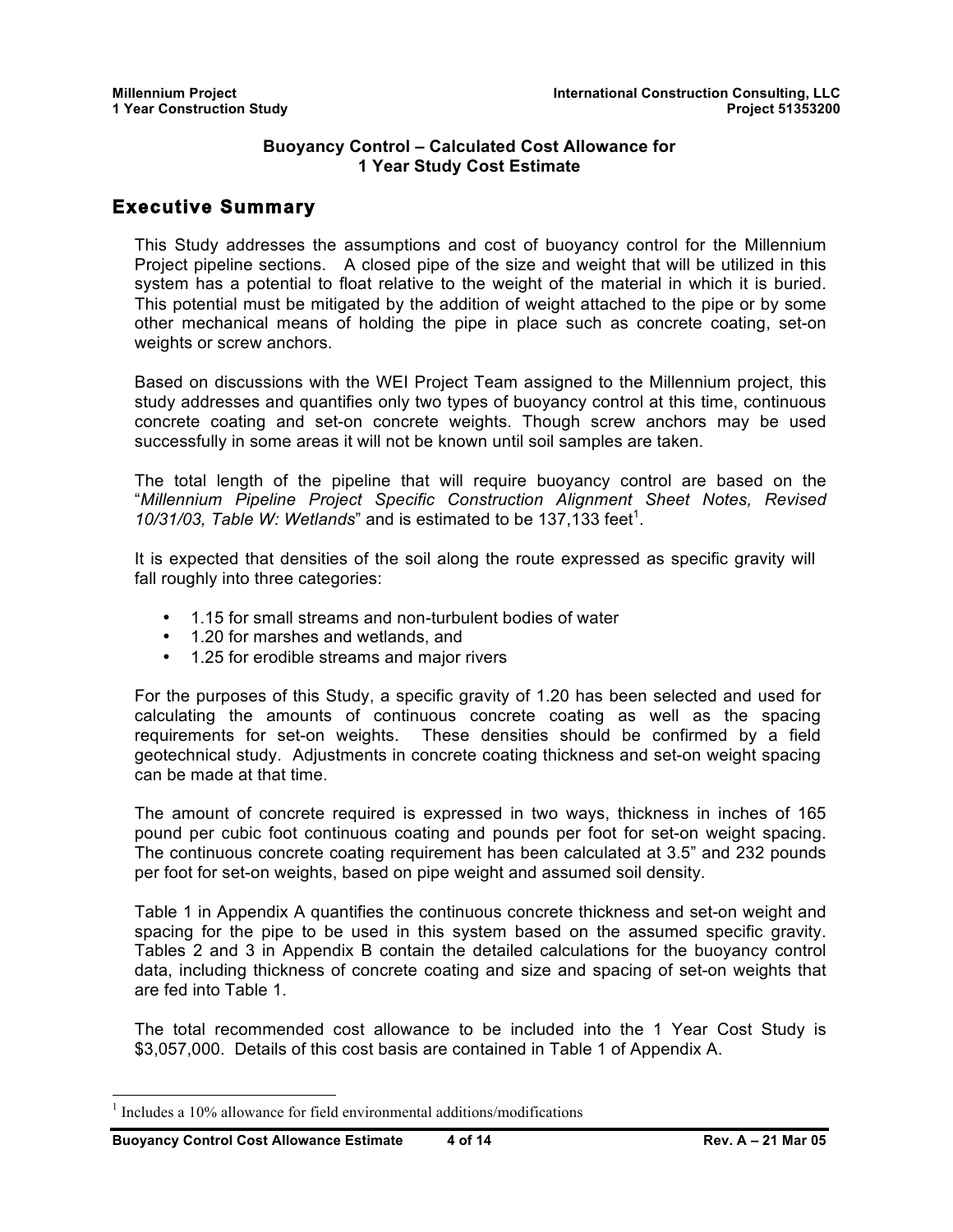## **1.0 Introduction**

An empty closed steel pipe of the diameter and wall thickness proposed for this system will float in water and has the potential to float in the soil in which the pipe will be buried if it is saturated with water.

Some of the areas that the Millennium pipeline system traverses will require some method of buoyancy control across rivers, streams and wetlands.

The amounts are based on the "*Millennium Pipeline Project Specific Construction Alignment Sheet Notes, Revised 10/31/03, Table W: Wetlands*" and is estimated to be 137,133 feet, which includes a ten percent (10%) addition to the amounts in order to account for field environmental additions/modifications.

There are several commonly accepted methods to circumvent pipe buoyancy including continuous concrete coating, set-on and bolt-on concrete weights and screw anchors. The three primary methods, continuous concrete coating, set-on and bolt-on weights are described below.

## **1.1. Continuous Concrete Coating**

Continuous concrete coating is generally specified at river / creek crossings and/or wetland areas. Concrete coating is preferred over set-on or bolt-on weights at most water crossings because it is a very effective method of buoyancy control and it has the added advantage of providing physical protection to the pipeline. There are many different types of concrete coating and they are typically reinforced with steel, fiberglass or other material. Some coatings are wrapped on; some are sprayed onto the pipe, while others are installed using formwork and conventional concrete pouring techniques.

## **1.2. Set-on Weights**

Set-on weights are generally used in wetland areas, river floodplains and at minor water crossings where sidebooms can easily install the weights. The weights are placed over the pipeline after it is been lowered into the trench and prior to the backfilling. If the ditch cannot be pumped dry, the pipe can be filled with water to allow it to sink prior to placing the weights. This, however, can only safely be done where the water and ditch is shallow and where the ditch has a stable bottom and side walls. If the possibility exists for pipe exposure due to erosion of the overburden, the use of saddle weights is not recommended since the saddle weight requires side wall support to be held over the pipe. Similarly, where pipe movement could occur in soil that does not posses enough shear strength; the saddle may rotate on the pipe and be rendered ineffective.

## **1.3. Bolt-on Weights**

Where set-on weights cannot be installed and concrete coating is not warranted, bolt-on weights can be used. These weights are constructed in two halves which bolt together in the field prior to placing the pipe in the ditch. Since the weights are physically secured to the pipe, these may be used when the trench is filled with water.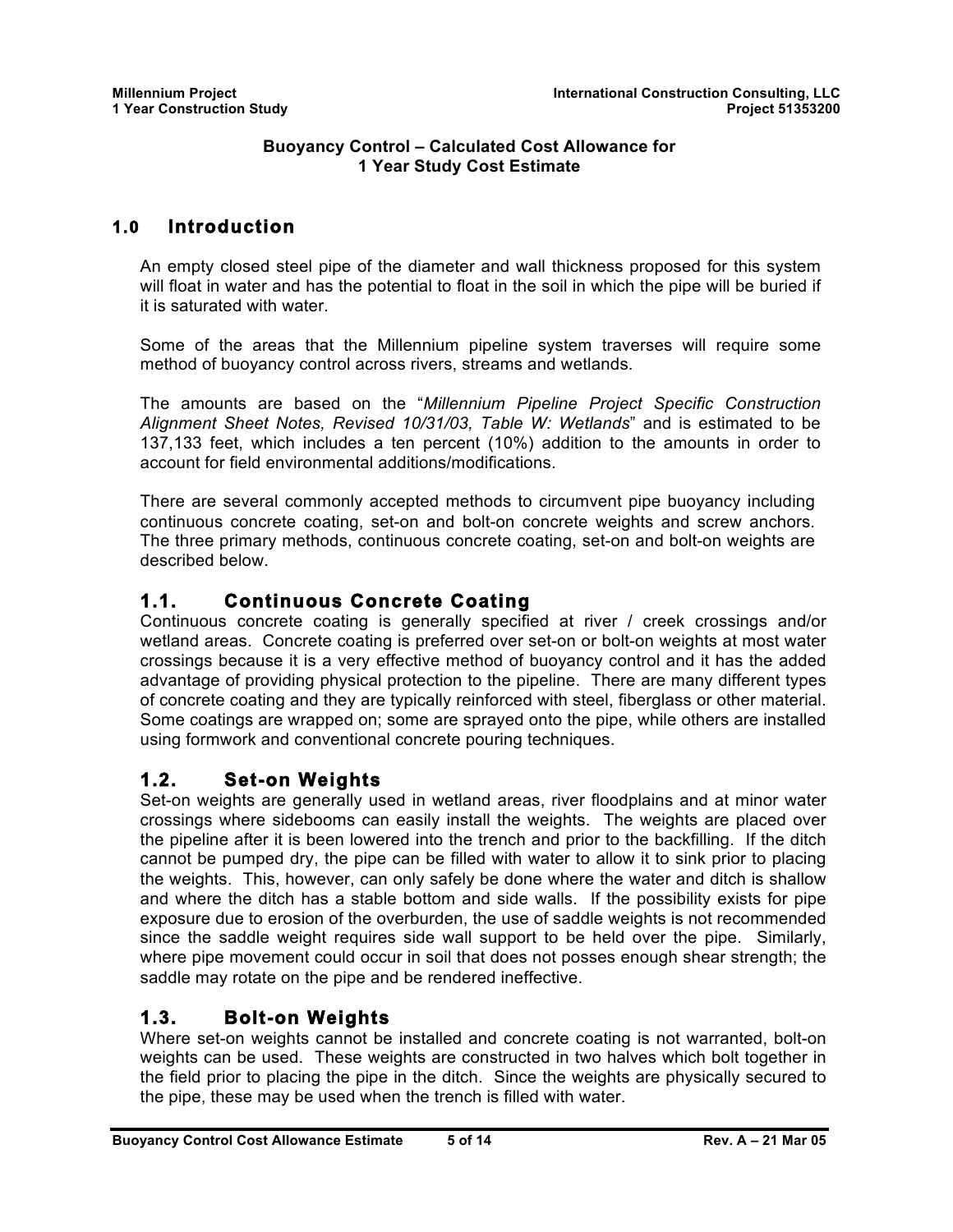## **1.4. Coating Method Selected for Study**

Continuous concrete coating and set-on concrete weights are the most common mitigation methods and are quantified by this Study per the request of the WEI Project Team.

The amount of weight required is based on adjusting the total pipe weight to neutral buoyancy such that it will not float in areas of potential buoyancy.

The recommended minimum values of the ratio of total pipe weight to buoyant force for various pipeline environments are as follows:

| <b>Small Streams and</b><br><b>Non-turbulent Bodies</b><br>of Water | Marsh and<br>Wetlands | <b>Erodible Streams</b><br>and Major Rivers |  |  |
|---------------------------------------------------------------------|-----------------------|---------------------------------------------|--|--|
| 1 15                                                                | 1.20                  | 1 25                                        |  |  |

These values should be modified for conditions where the subsurface environment has the potential for liquefaction or is subject to changing buoyant forces. Examples are laying in super-saturated salt water where densities may be as high as 80 pcf or saturated mudslurry, which may have a density as high as 90 pcf.

For the purposes of this Study, an assumption of the specific gravities of the soil (1.20) at the crossing locations along the system has been made. These assumptions may be modified at a later time based on actual field geotechnical investigation.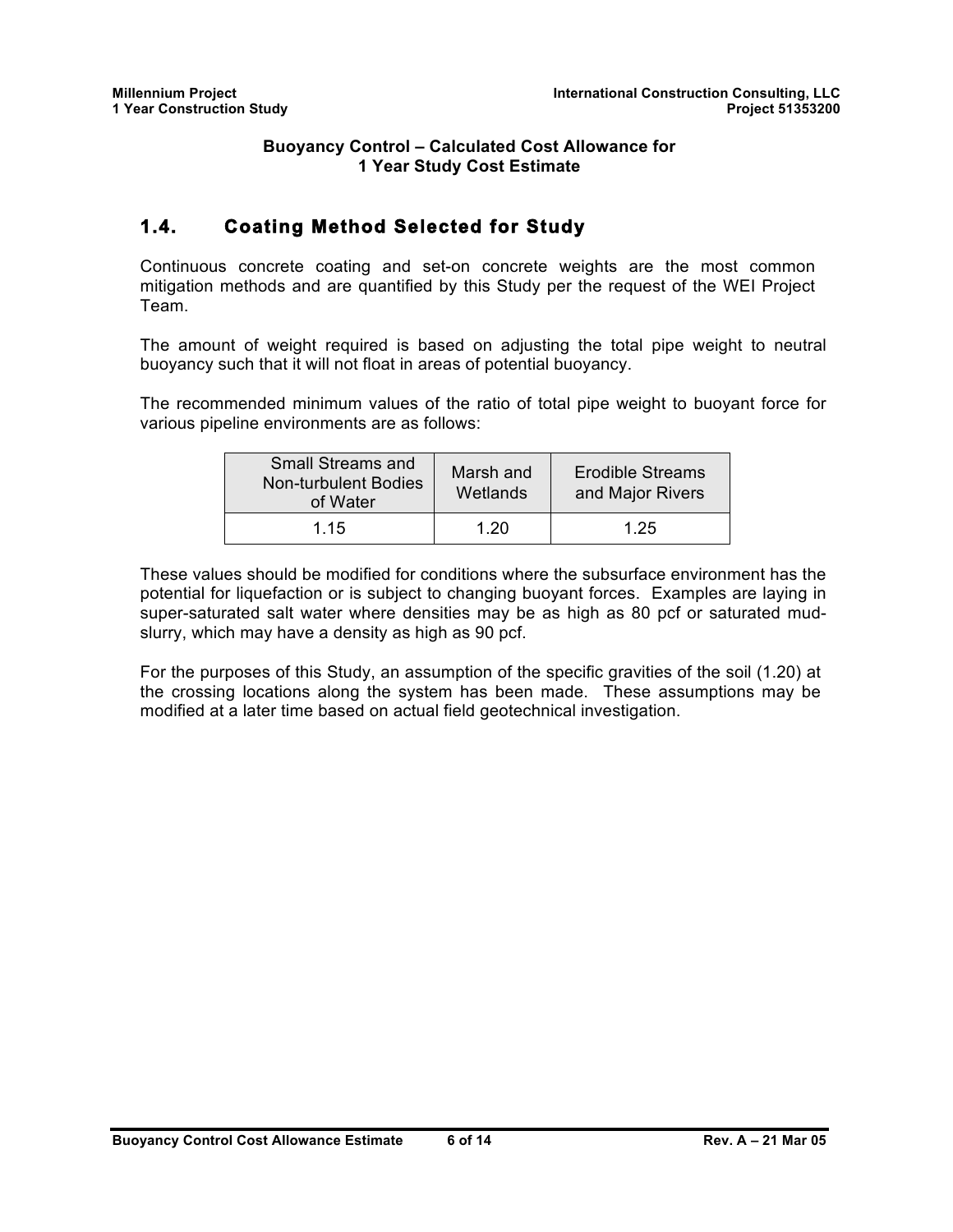## **2.0 Scope of Work**

The scope of work is to quantify the amount and type of buoyancy control that will be required to hold the pipeline in place in areas of varying buoyancy potential and to calculate a recommended cost allowance to be included into the 1 Year Construction Cost Estimate.

The deliverables to be provided are:

- Calculation of thickness of continuous concrete coating, based on the stated assumptions
- Calculation of required weight per foot of pipe for set-on weights, based on the stated assumptions
- Estimate of the amount of each type of buoyancy control based on available data and assumptions made
- Cost estimate to provide an initial allowance into the 1 year construction study, based on the stated assumptions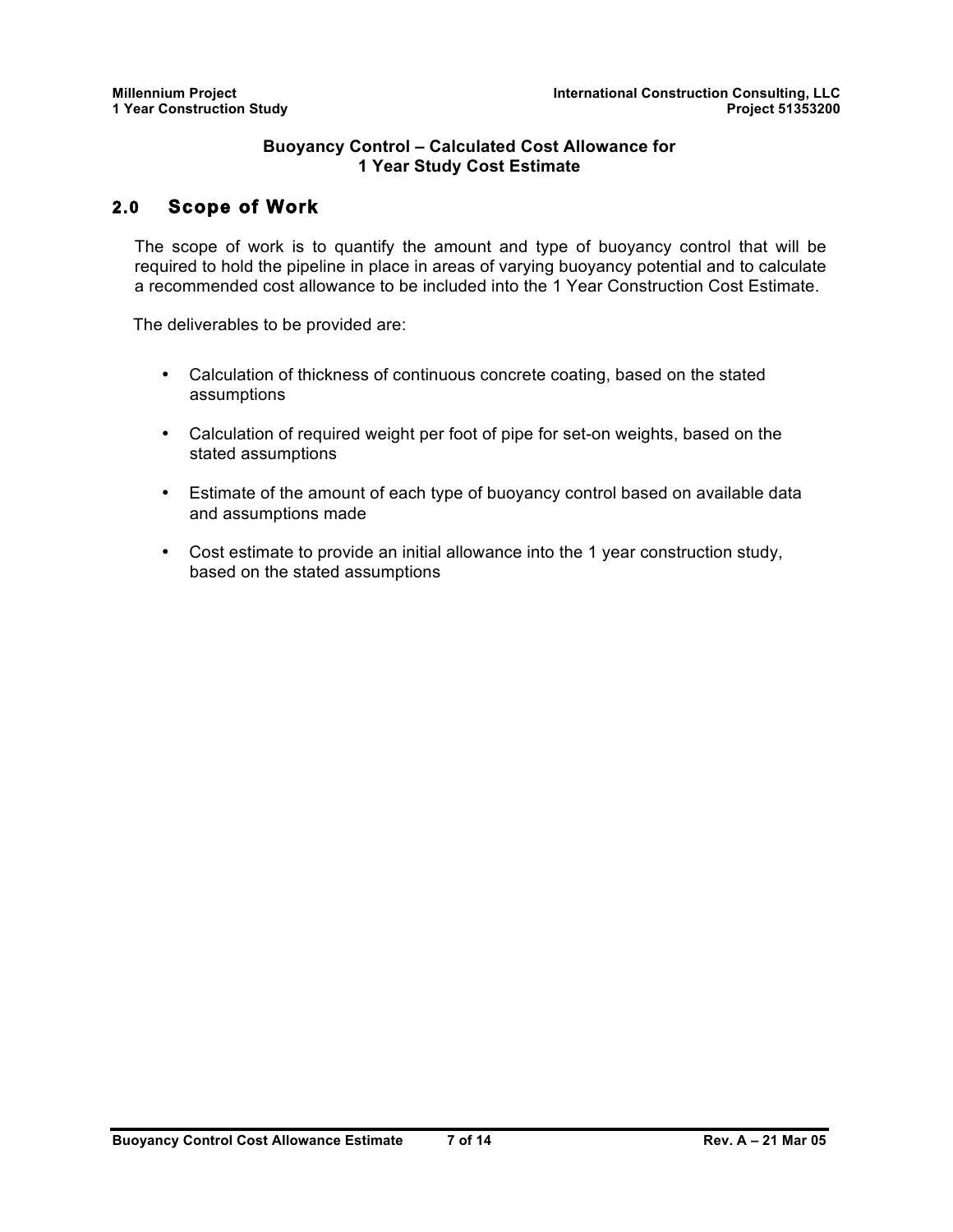## **3.0 Basis of Study**

All calculations are based on the project Design Basis, 51353-114, Rev A. For consistency, it has been assumed that all locations needing buoyancy control will be Class II locations, i.e. 30" OD x 0.429" wt API 5L X70.

## **3.1. Coating Thickness Calculation Overview**

To determine the required thickness of concrete weight coating required to ensure negative buoyancy along a pipeline, the following calculation procedures shall be applied:

### **Symbols**

 $A_p$  = Cross sectional area of the pipe (ft<sup>2</sup>)

 $A_c$  = Cross sectional area of the concrete coating (ft<sup>2</sup>)

 $A_t$  =  $A_p$ ,  $A_c$  (ft<sup>2</sup>)

- B = Buoyant force per unit length of pipe (lb/ft<sup>2</sup>)
- $t_c$  = Concrete thickness (ft)
- $R_w =$  Density of submergence medium (lb/ft<sup>3</sup>)
- $R_c$  = Density of concrete (lb/ft<sup>3</sup>)
- $D =$  Outside diameter of the pipe (ft)
- $W_p$  = Weight of the pipe (lb/ft)
- W = Total weight of pipe and concrete coating (lb/ft)
- f = Negative buoyancy intensification factor

### **Buoyancy**

- B = At Rw =  $0.785$  Rw (D + 2 tc)2
- At =  $0.785$  (D + 2 tc)2
- $Ap = 0.785 D2$
- Ac = 0.785 [(D + 2 tc)<sup>2</sup> D<sup>2</sup>]

The total weight of the pipeline must be greater than the upward acting buoyant force.

W =  $Wp + Rc$  Ac = Wp + 0.785  $[(D + 2 tc)2 - D2] = fB$ Wp = 0.785 R<sub>c</sub> [(D + 2 t<sub>c</sub>)<sup>2</sup> - D<sup>2</sup>] = 0.785 fR<sub>w</sub> (D + 2 t<sub>c</sub>)<sup>2</sup>

Solving for tc yields:

 $t_c$  = 0.5 [(1.273 W<sub>p</sub> - R<sub>c</sub>D<sup>2</sup>) / (fR<sub>w</sub> - R<sub>c</sub>)] <sup>0.5</sup> – D/2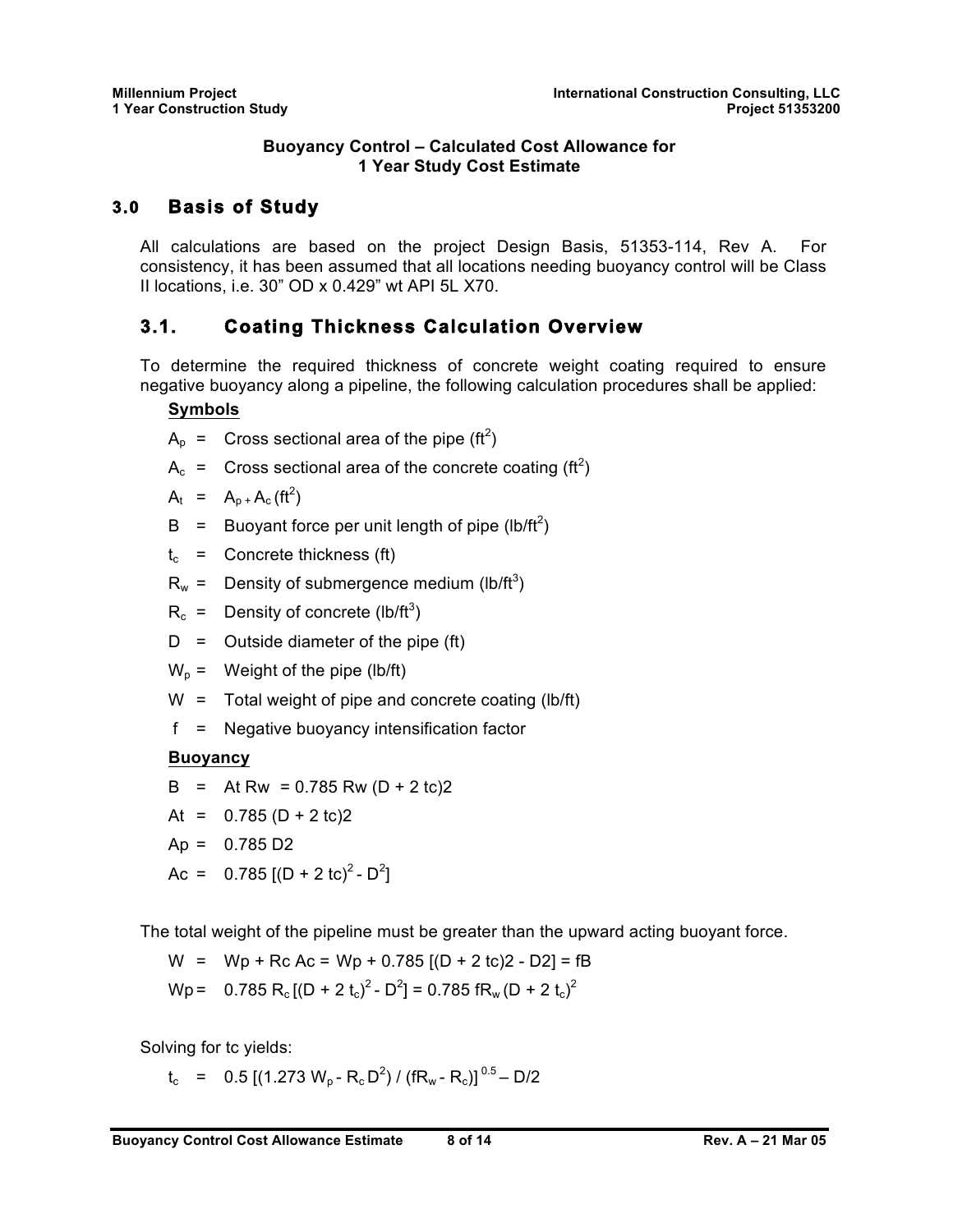To check the concrete coating thickness, substitute  $t_c$  into the equations for B and W. Those values differ by the factor f. It should be compared with the values given above for adequacy.

This calculation method neglects the weight affect of water absorbed by the concrete coating after submergence, usually about 5 percent by weight, which will add to the negative buoyancy. It also neglects the effect of overburden deadload due to backfill. Additionally, the calculation does not include the weight of the anti-corrosion coating, which further increases the negative buoyancy.

Conversely, since the analysis is based on unit length of pipe, coating cutback, which is normally about 12 inches on each end of the pipe joint, is not considered. This will increase the buoyant force of the total pipe joint, unless a field joint filler of the same unit weight as the concrete coating is applied. Additionally, the anti-corrosion coating thickness marginally increases the effective diameter of the pipeline, which further increases the upward acting buoyant force due to increased displacement. This effect varies from a maximum of about 4 percent for small lines (e.g., 8-inch) coated with conventional wrap coatings to nil for large lines coated with FBE.

## **3.2. Discussion of Historical Costs**

Historic costs for set-on weights and continuous concrete coating for 42" pipe were used and pro-rated to 30" based on the following methodology:

- Set-on weights 42" were calculated for weight and then compared to the cost per unit, the same cost per unit was applied to the 30" weight. The historic cost for supply-only of the 42" weight was \$430. The 30" weight is approximately  $\frac{1}{2}$  the size (based on weight) of the 42", hence \$215 per unit was used for the 30" weight.
- Coating a spreadsheet for calculating the cost of concrete coating was used: 1) labor, material, and equipment costs were plugged in to "force" the 42" supply-only coating cost (\$80 per foot); 2) the same parameters were used and the figures for 30" were plugged in and it arrived at a cost of \$38.55 per foot.

As weight coating is normally a sub-contracted activity, the costs above are inclusive of the sub-contractor contingency and profit, 10% and 15% respectively, but does not include any additional mark up from the prime contractor.

It has been assumed that 165 lbs/cubic foot concrete will be utilized for buoyancy control.

It has also been assumed that all labor and equipment to apply or construct the buoyancy control methods will be done on-site, i.e. no transportation costs have been included. Further, it is assumed that all required labor and equipment to install the pipeline is considered elsewhere, hence, the recommended allowance costs stated in this Study are for the application of buoyancy control only.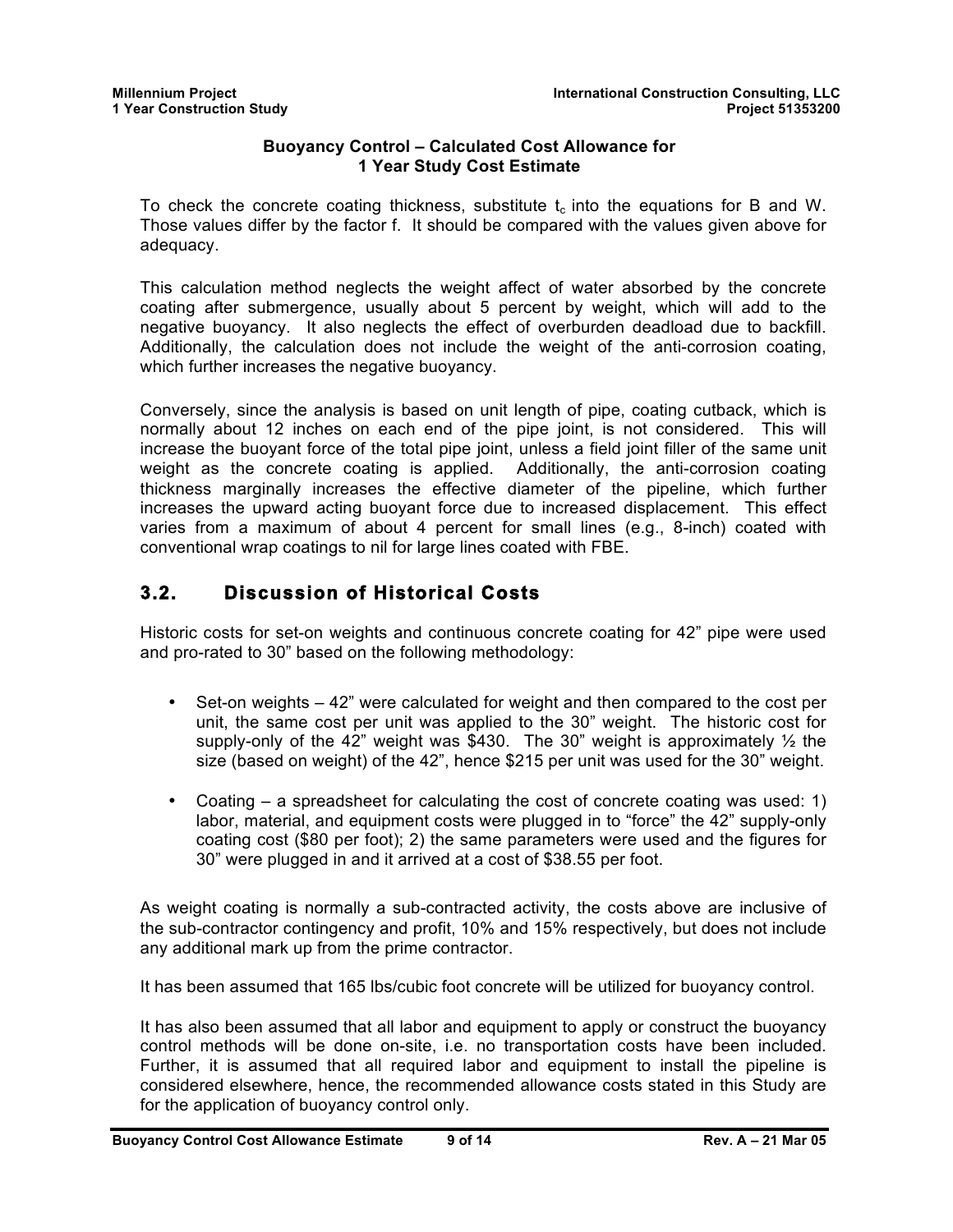Lastly, it has been discussed and agreed to utilize the field take off footages for wetlands/streams and increase these by 10% to allow for field environmental additions/adjustments. The incremental footage is included in the "*Total footage requiring buoyancy control*" row in Table 1 in Appendix A.

The historic costs used, as well as the costs calculated, have been reviewed and given a "sanity check" by other subject matter experts within the WEI organization and have also been compared against the recent quotes for the 30" Bibiyana Project.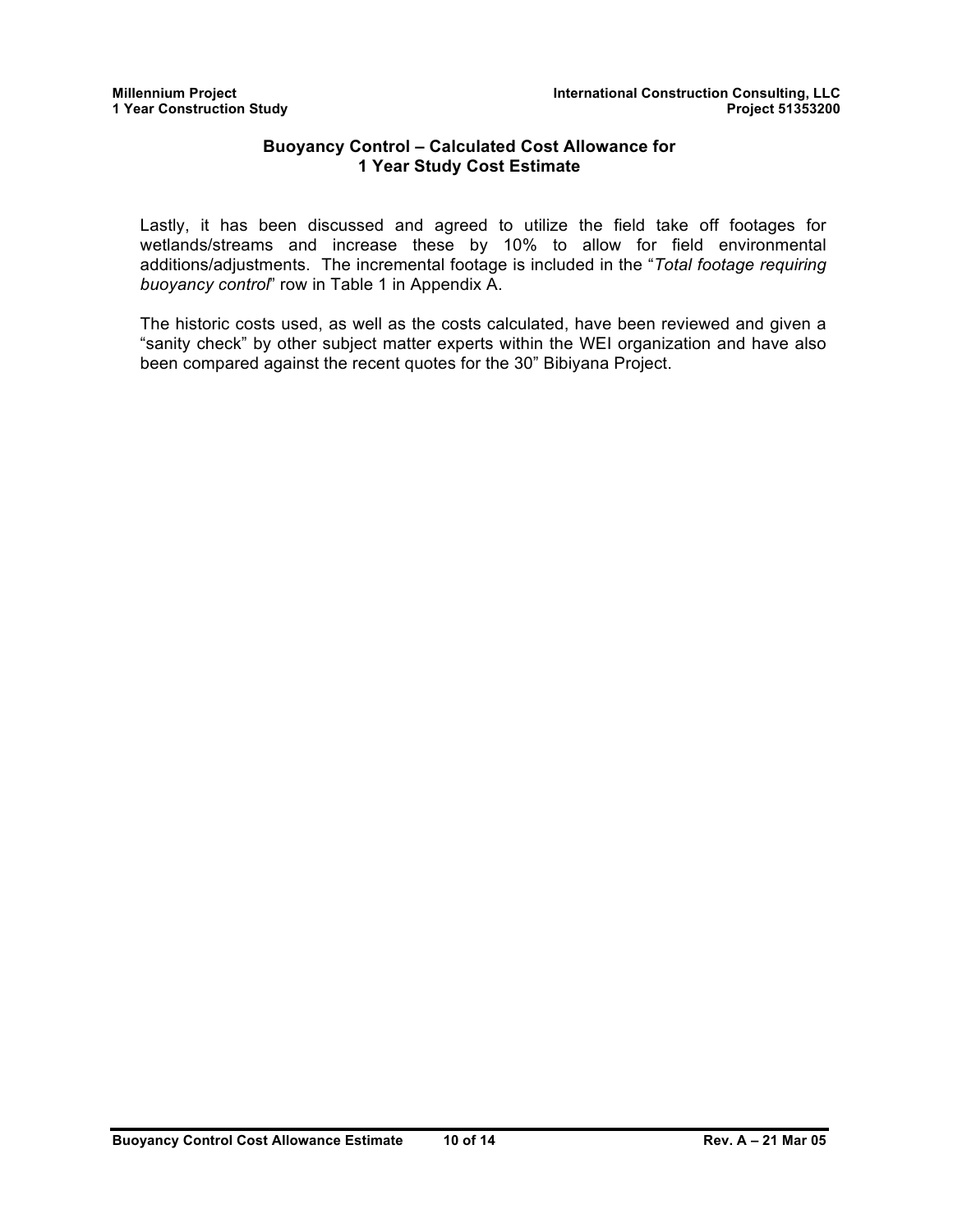### **4.0 Discussion of Results**

Based on discussions with the WEI Project Team assigned to the Millennium project, it is recommended to use continuous concrete coating at streams and river crossings and concrete set-on weights in any area where the pipe and set-on weights can be installed in a dry ditch that will later be subject to buoyancy problems.

It was suggested by the WEI Project Team to use the factors of 50% for each type of buoyancy control, i.e. 50% of the total required footage will be assumed to be continuous concrete coating and 50% will assume to receive set-on weights.

For areas where the pipe must be installed into a wet ditch continuous concrete coating will have to be used.

Table 1 in Appendix A contains information quantifying the thickness of concrete required for continuous concrete coating and spacing and weight for concrete set-on weights.

Based on the assumptions used in this Study and historical pricing of buoyancy control, the total estimated cost for a buoyancy control cost allowance in the cost estimate is \$3,057,000 (shown in Table 1).

The detailed calculations used to arrive at the thickness of continuous concrete coating as well as the weight and spacing requirements for set-on weights is found in Tables 2 and 3 of Appendix B.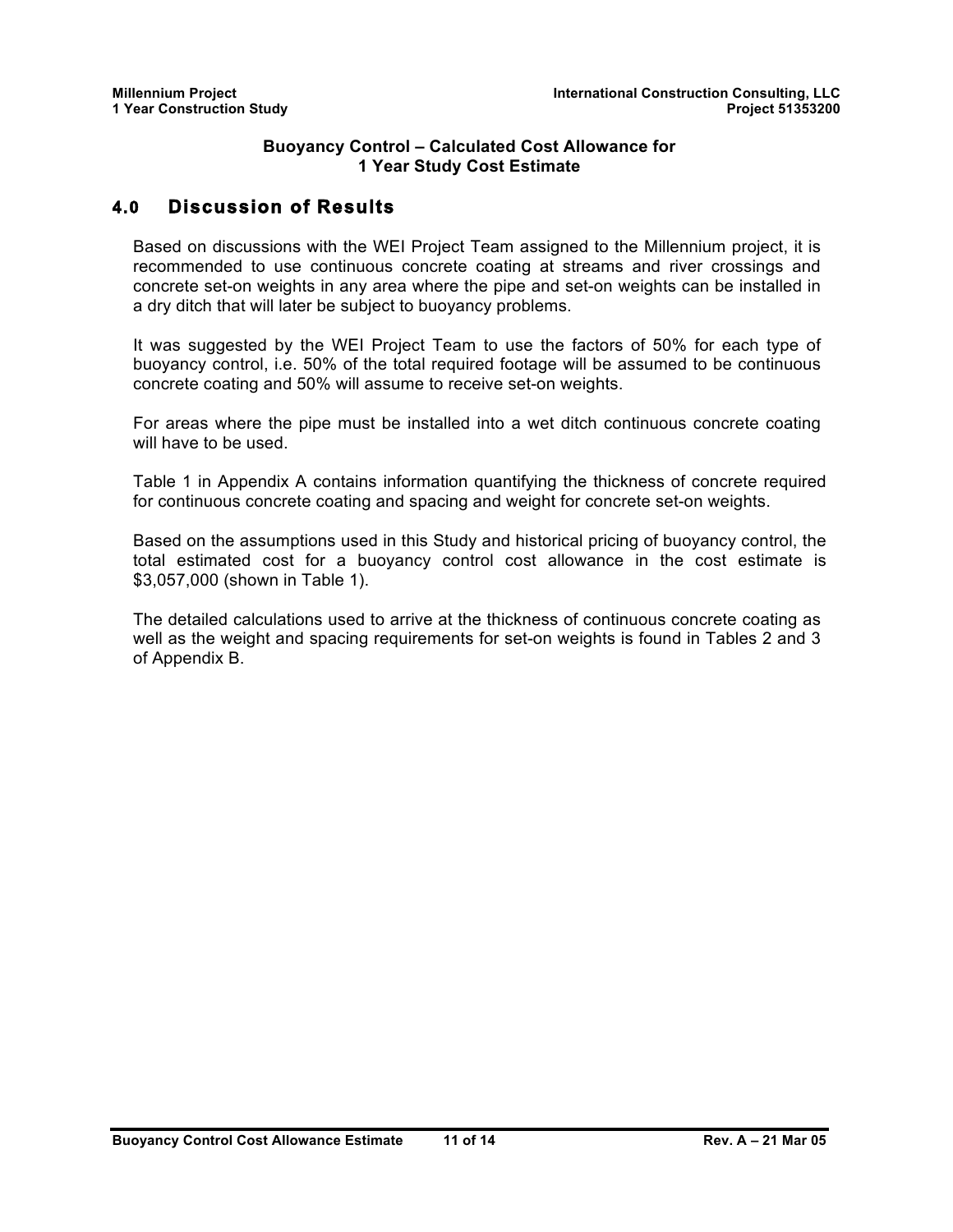## **Appendix A – Supporting Study Data**

### **Table 1 – Calculation Inputs & Cost Results**

| 30" X70 x 0.429" wt |                                              |              |  |  |
|---------------------|----------------------------------------------|--------------|--|--|
|                     |                                              |              |  |  |
| D                   | Outside diameter of pipe, in.                | 30           |  |  |
| $\mathbf t$         | Wall thickness of pipe, in                   | 0.429        |  |  |
| $t_1$               | Thickness of concrete coating, in            | 3.50         |  |  |
| W                   | Lbs per foot for set-on weight               | 232          |  |  |
| $W_1$               | Weight of concrete, lb/ft3                   | 165          |  |  |
| $W_2$               | Weight of each set-on weight, lbs            | 15,150       |  |  |
| $W_3$               | Weight of fresh water, Ib/ft3                | 62.4         |  |  |
| S                   | Specific gravity of mud, Ib/ft3              | 1.20         |  |  |
| $W_4$               | Weight of mud, ft3/ft                        | 74.88        |  |  |
| CL                  | Spacing centers for set-on weights, ft       | 35.65        |  |  |
|                     |                                              |              |  |  |
|                     | Total footage requiring buoyancy control, ft | $137, 133^2$ |  |  |
|                     | Total footage requiring concrete coating, ft | 68,566       |  |  |
|                     | Total footage requiring set-on weights, ft   | 68,566       |  |  |
|                     | Cost per foot for concrete coating, \$       | \$38.55      |  |  |
|                     | Total cost for concrete coating, \$          | \$2,643,231  |  |  |
|                     |                                              |              |  |  |
|                     | Cost per each set-on weight, \$              | \$215.00     |  |  |
|                     | Total cost for set-on weights, \$            | \$413,513    |  |  |
|                     | Total allowance for buoyancy control, \$     | \$3,056,744  |  |  |

 <sup>2</sup> Based on "*Millennium Pipeline Project Specific Construction Alignment Sheet Notes, Revised 10/31/03, Table W: Wetlands*" plus a 10% addition for field environmental additions/modifications.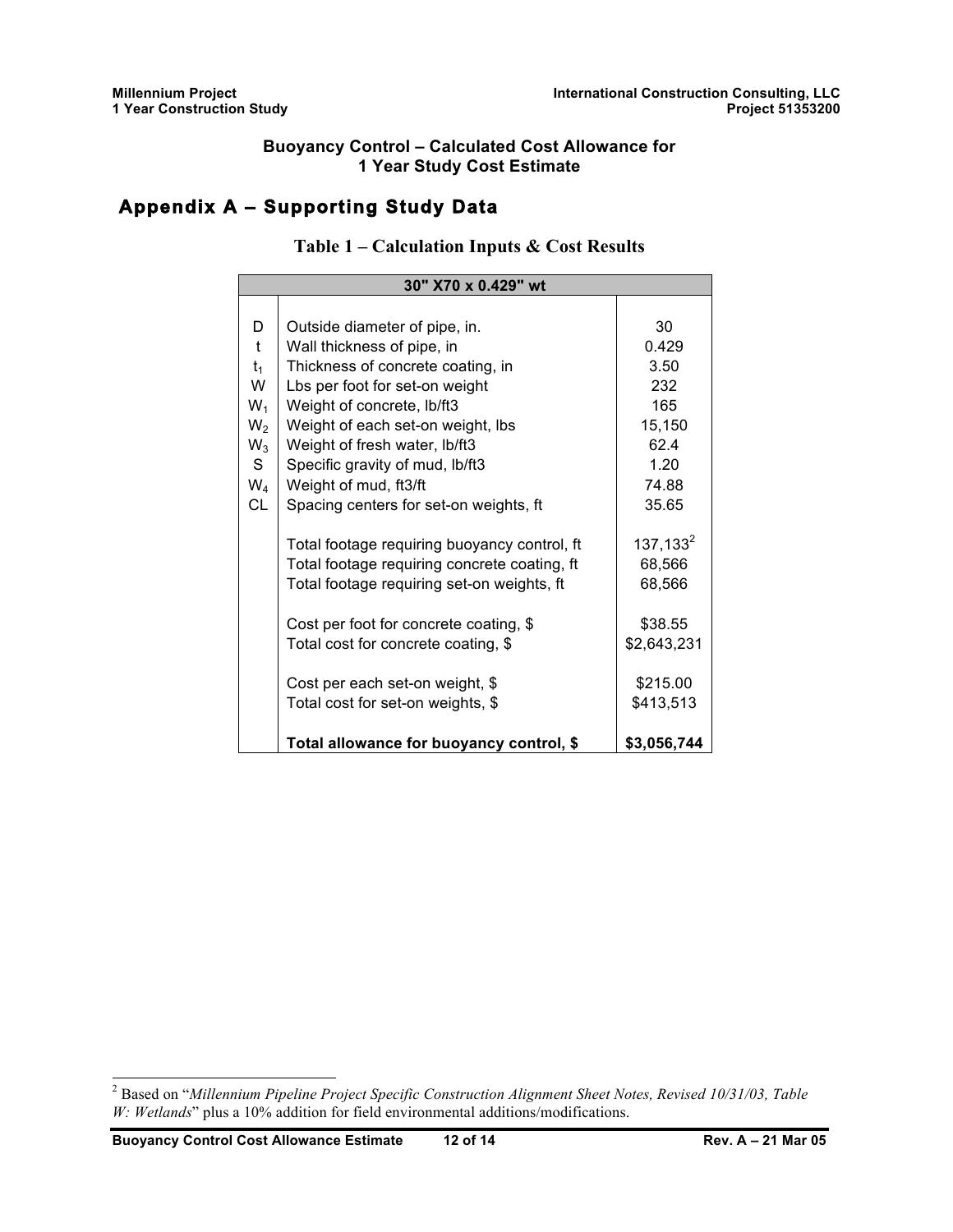## **Appendix B – Calculations**

## **Table 2 – Continuous Concrete Coating Calculations**

| <b>CONTINUOUS CONCRETE COATING</b>             |                  |            |              |                  |      |
|------------------------------------------------|------------------|------------|--------------|------------------|------|
|                                                |                  |            |              |                  |      |
| SIZE OF PIPE:                                  | 30.000<br>" O.D. | 0.429      | " W.T.       | FLUIDS. G.       | 1.20 |
| 1. Wt. of one cubic foot of concrete           |                  |            |              | 165.00 lbs/cu ft |      |
| 2. Wt. of one cubic foot of displaced fluid    |                  |            |              | 74.88 lbs/cuft   |      |
| 3. Submerged wt. of one cubic foot of concrete |                  |            |              | 90.12 lbs/cuft   |      |
| 4. Volume displaced by one foot of bare pipe   |                  |            | 4.91 cuft    |                  |      |
| 5. Wt. of fluid diplaced by one foot pipe      |                  |            |              | 367.38 lbs       |      |
| 6. Wt. of one foot of bare pipe                |                  |            |              | 135.49 lbs       |      |
| 7. Buoyant force on one foot of pipe           |                  |            |              | 231.89 lbs       |      |
| 8. Negative buoyancy required per foot         |                  |            |              | $0.00$ lbs       |      |
| 9. Required submerged wt. of concrete          |                  |            |              | 231.89 lbs/ft    |      |
| 10. Volume of concrete required                |                  |            | 2.57 cu ft   |                  |      |
| 11                                             |                  |            | 472.02 sq in |                  |      |
| 12.O.D. of pipe, squared                       |                  |            | 900.00 sq in |                  |      |
| 13.O.D. of concrete, squared                   |                  |            | 1372.02 sqin |                  |      |
| 14.O.D. of concrete                            |                  |            | 37.04 in     |                  |      |
| 15.O.D. of pipe                                |                  |            | 30.00 in     |                  |      |
|                                                |                  | Thickness: | $3.52$ in    |                  |      |